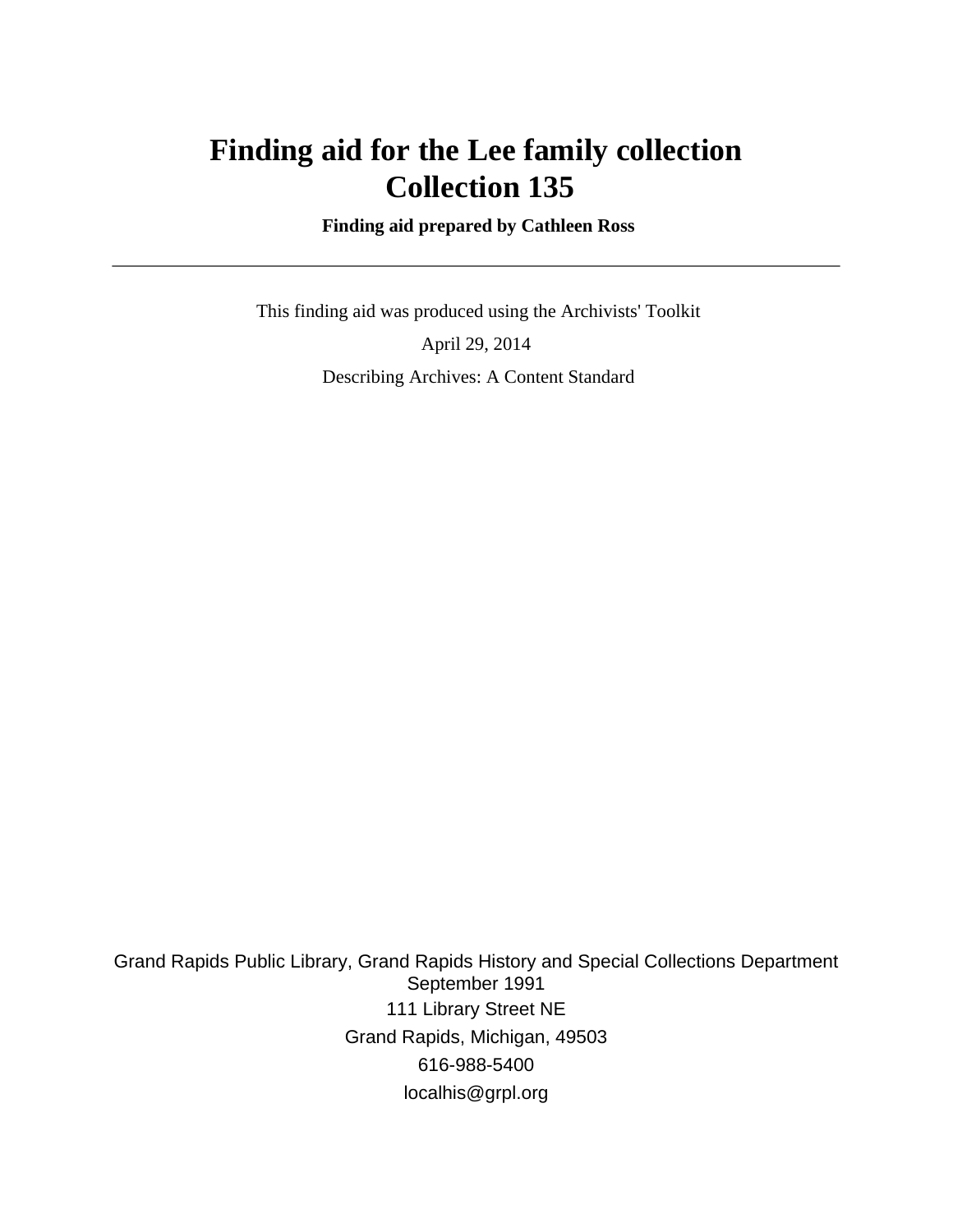# **Table of Contents**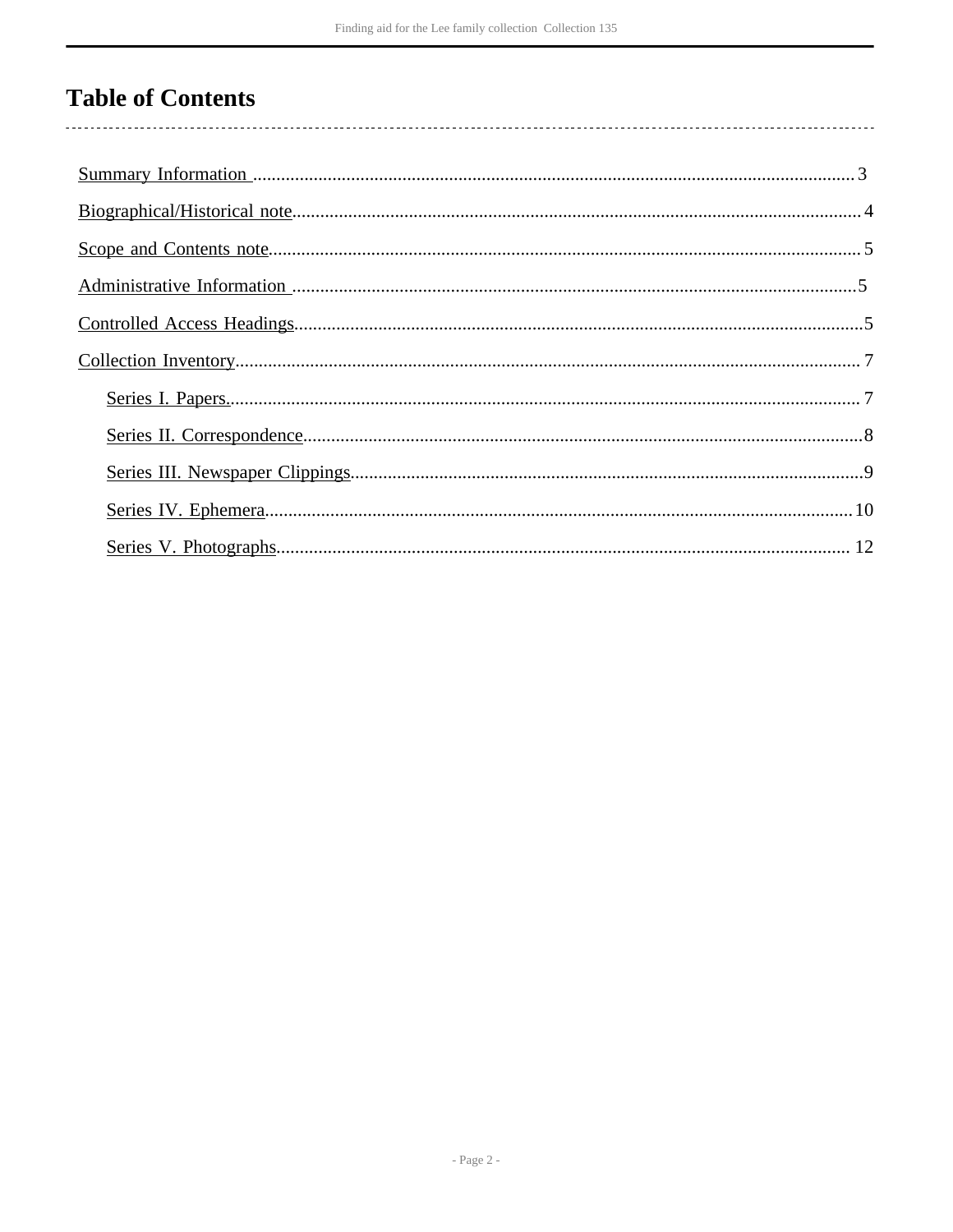# <span id="page-2-0"></span>**Summary Information**

| <b>Repository</b> | Grand Rapids Public Library, Grand Rapids History and Special<br><b>Collections Department</b>                                                                                                                                                                                                                                                                                                                                                                                                                                                                                                                                                                                                                                                                                    |
|-------------------|-----------------------------------------------------------------------------------------------------------------------------------------------------------------------------------------------------------------------------------------------------------------------------------------------------------------------------------------------------------------------------------------------------------------------------------------------------------------------------------------------------------------------------------------------------------------------------------------------------------------------------------------------------------------------------------------------------------------------------------------------------------------------------------|
| <b>Creator</b>    | Lee                                                                                                                                                                                                                                                                                                                                                                                                                                                                                                                                                                                                                                                                                                                                                                               |
| <b>Title</b>      | Lee family collection                                                                                                                                                                                                                                                                                                                                                                                                                                                                                                                                                                                                                                                                                                                                                             |
| Date [inclusive]  | 1800-1989                                                                                                                                                                                                                                                                                                                                                                                                                                                                                                                                                                                                                                                                                                                                                                         |
| <b>Extent</b>     | 4.0 Linear feet Nine boxes                                                                                                                                                                                                                                                                                                                                                                                                                                                                                                                                                                                                                                                                                                                                                        |
| Language          | English                                                                                                                                                                                                                                                                                                                                                                                                                                                                                                                                                                                                                                                                                                                                                                           |
| <b>Abstract</b>   | The Lee family collection documents the lives of the children and<br>grandchildren of Jefferson Lee (d.1902) and Eliza Jane Dennis Lee<br>(1833-1919). It focuses on two of their sons, Frank Lee (1869-1959) and<br>Benjamin Hubbard Lee (c.1875-1950), and their wives and children. The<br>material concentrates on family life in Middleville and later Grand Rapids,<br>Michigan, including the education of both males and females at the turn<br>of the century (1900), and aspects of a well-to-do Grand Rapids family. It<br>also provides insight into the lives and influences of a prominent Grand<br>Rapids family with numerous political and social ties. Materials consist<br>mainly of photographs, personal papers and correspondence of the family<br>members. |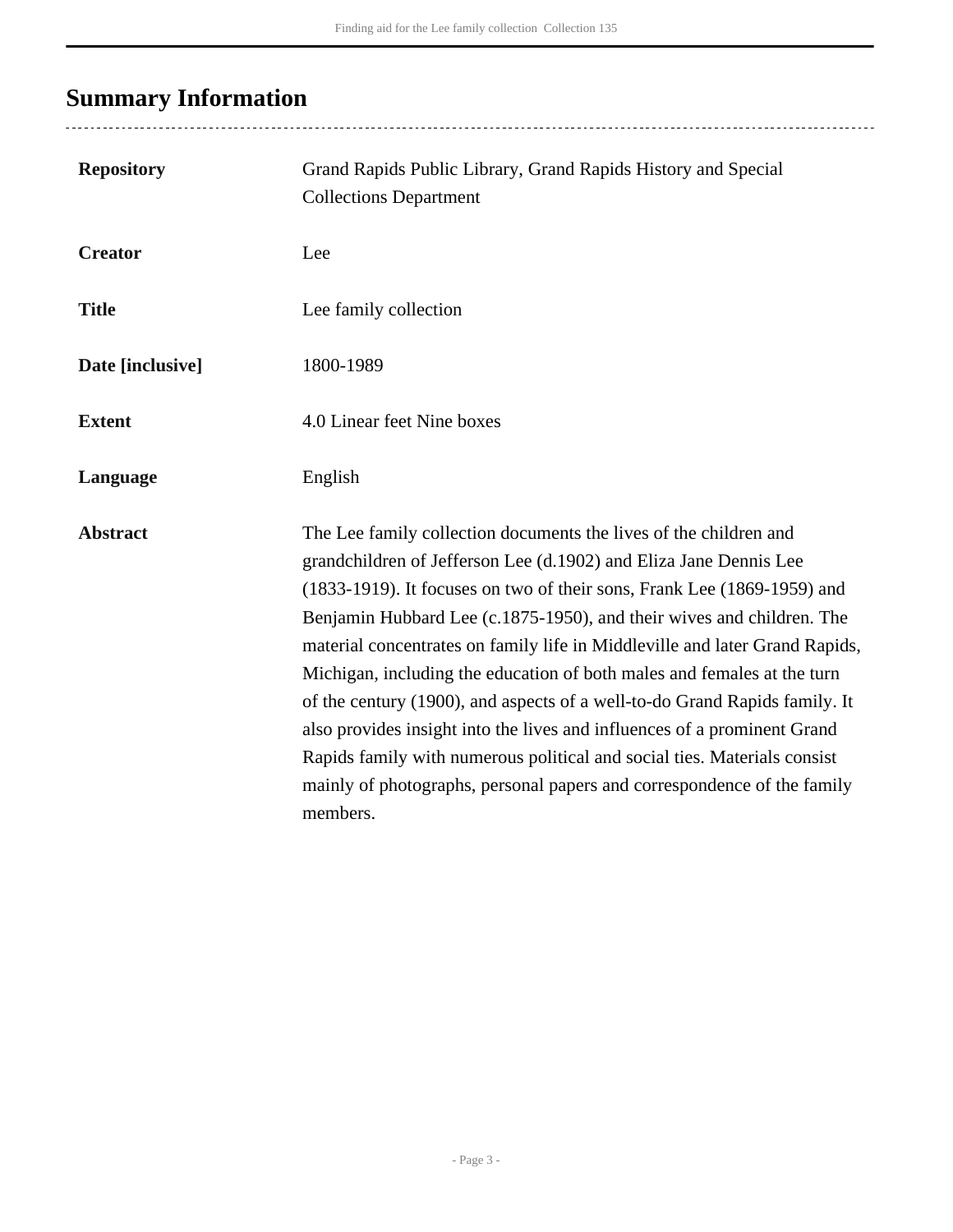# <span id="page-3-0"></span>**Biographical/Historical note**

The collection contains much biographical information of the family members, mainly in photographs, personal papers and correspondence. What follows is a brief summary of that data.

Jefferson Lee (c.1815-1902) was the son of Charles Lee and Mary (nee Almy) Lee. Eliza Jane Dennis Lee (1833-1919) was the daughter of David Dennis and Mary (nee Trego) Dennis. Jefferson and Eliza Jane owned two houses, one in Middleville, MI and later one in Edgeley, ND where Jefferson died. Jefferson and Eliza Jane had five children; George, Minnie, David Dennis, Frank (1869-1959), and Benjamin Hubbard.

Jefferson Lee was a farmer, both in Middleville, MI and Edgeley, ND. Eliza Jane was a schoolteacher in Middleville until 1856 when she married Jefferson. Eliza Jane and her family moved to Middleville from Middletown, Pennsylvania in 1851. She lived in Thornapple Township, Barry County, Michigan fortyfive years before she and Jefferson followed three of their children to North Dakota. David, George, and Minnie helped to build Edgeley, ND. Eliza Jane and Jefferson moved back and forth between Edgeley and Middleville from 1884 until their deaths.

Frank and Ben remained in Middleville and both married. Frank married Myrtle Hodge on 7 December 1892. Myrtle Hodge was the daughter of Marcus M. and Francis Hodge. They had two daughters, Ruth (1894-1944) and Edna (1897-?). Frank was a prominent Middleville businessman who was a partner in and later owner of a grocery store. Both daughters received degrees beyond high school. Ruth received her teaching certificate in 1915 from the Indianapolis Conservatory. She married Frank M. Brown, a professor of Aeronautical Engineering at the University of Notre Dame. Edna received her degree in 1924 from the Women's Institute. She never married and remained with her father until his death in 1959. The date of her death is not known.

Ben H. Lee graduated from the University of Michigan School of Dentistry in 1892. He married Francis Slayton (d.1957) of Gratiot Township on 27 August, 1895. Lee became a dentist in downtown Grand Rapids and also active in state politics. His correspondences include many with various Michigan governors and congressmen. He was chairman of the committee in charge of laying the cornerstone of the Masonic Temple in 1915 and was a member of the Saladin Temple's Noble of the Mystic Shrine.

Ben and Francis had two children, Benjamin Hubbard Jr. and Margery. Ben H. Jr., after graduating from Grand Rapids Central High School in 1920, followed his father's footsteps and attended the University of Michigan. In Ann Arbor he met his future wife. Ben spent his life in a banking career with Union Bank and Trust Company. He was a member of the Sons of the American Revolution and a member of the Peninsular Club from 1952. He married Loyce Cushing (1902-c.1985) of Ann Arbor on 3 April 1922. The two of them moved to 143 N. Lafayette in 1950 where they remained until their deaths. Margery Lee married Wallace C. Brown, was a teacher in the Grand Rapids Public Schools, and later joined the Board of Education. She was an active member of the American Cancer Society. For 15 years she headed the Small Change Division of the yearly cancer drive. She resided on Lake Dr. until her death.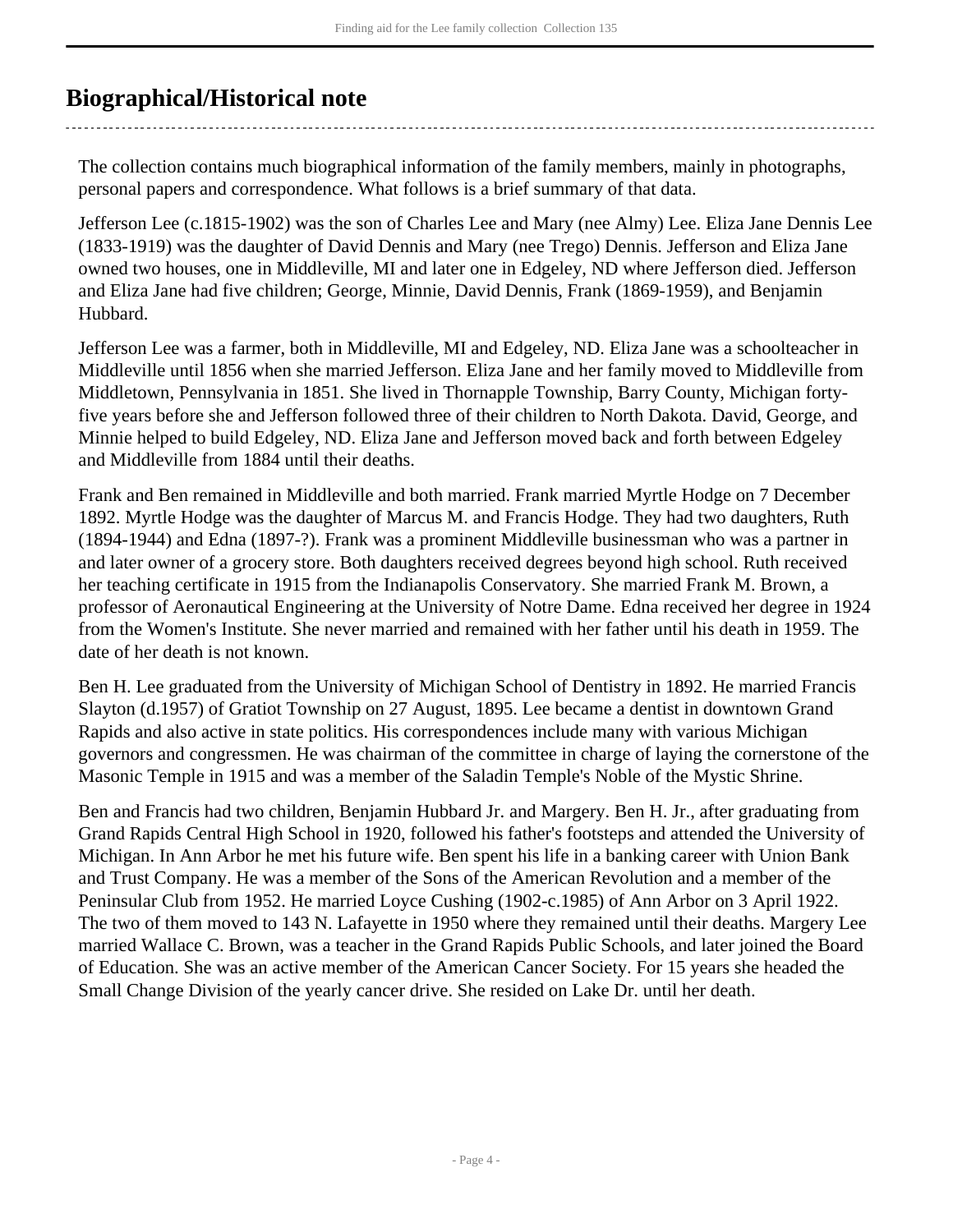### <span id="page-4-0"></span>**Scope and Contents note**

The collection provides a detailed look at three generations of the Lee family. Of particular note is the vast amount of photographs of family, friends and places. Along with the letters, newspaper clippings and personal papers, the pictures tell a story of the changes that a family and society underwent during a century. The number of pictures of the children of Frank and Ben Lee shows the great interest these two had in their family. Of note is the collection of letters from Ben Lee to his son Ben Jr. while he was away at school. All accomplishments and successes of family members are documented.

### <span id="page-4-1"></span>**Administrative Information**

### **Publication Information**

Grand Rapids Public Library, Grand Rapids History and Special Collections Department September 1991

#### **Immediate Source of Acquisition note**

Anonymous, accession number 1990.003

# <span id="page-4-2"></span>**Controlled Access Headings**

#### **Genre(s)**

• family papers

#### **Geographic Name(s)**

- Edgely (N.D.) -- History -- Photographs
- Grand Rapids (Mich.) -- History
- Middleville (Mich.) -- History -- Photographs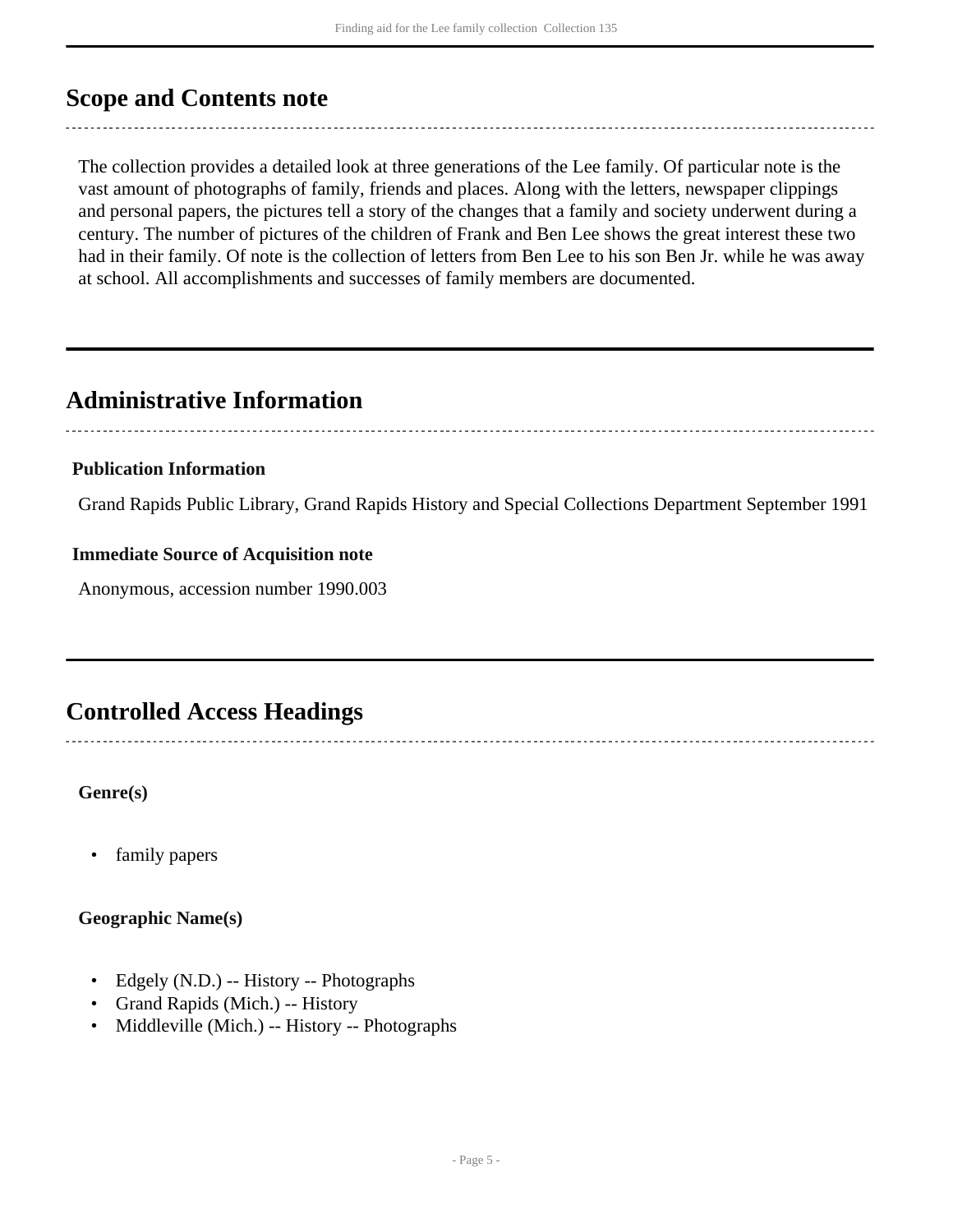### **Personal Name(s)**

- Lee, Benjamin, 1875-1950
- Lee, Eliza Jane Dennis, 1833-1919
- Lee, Frank, 1869-1959
- Lee, Jefferson, d. 1902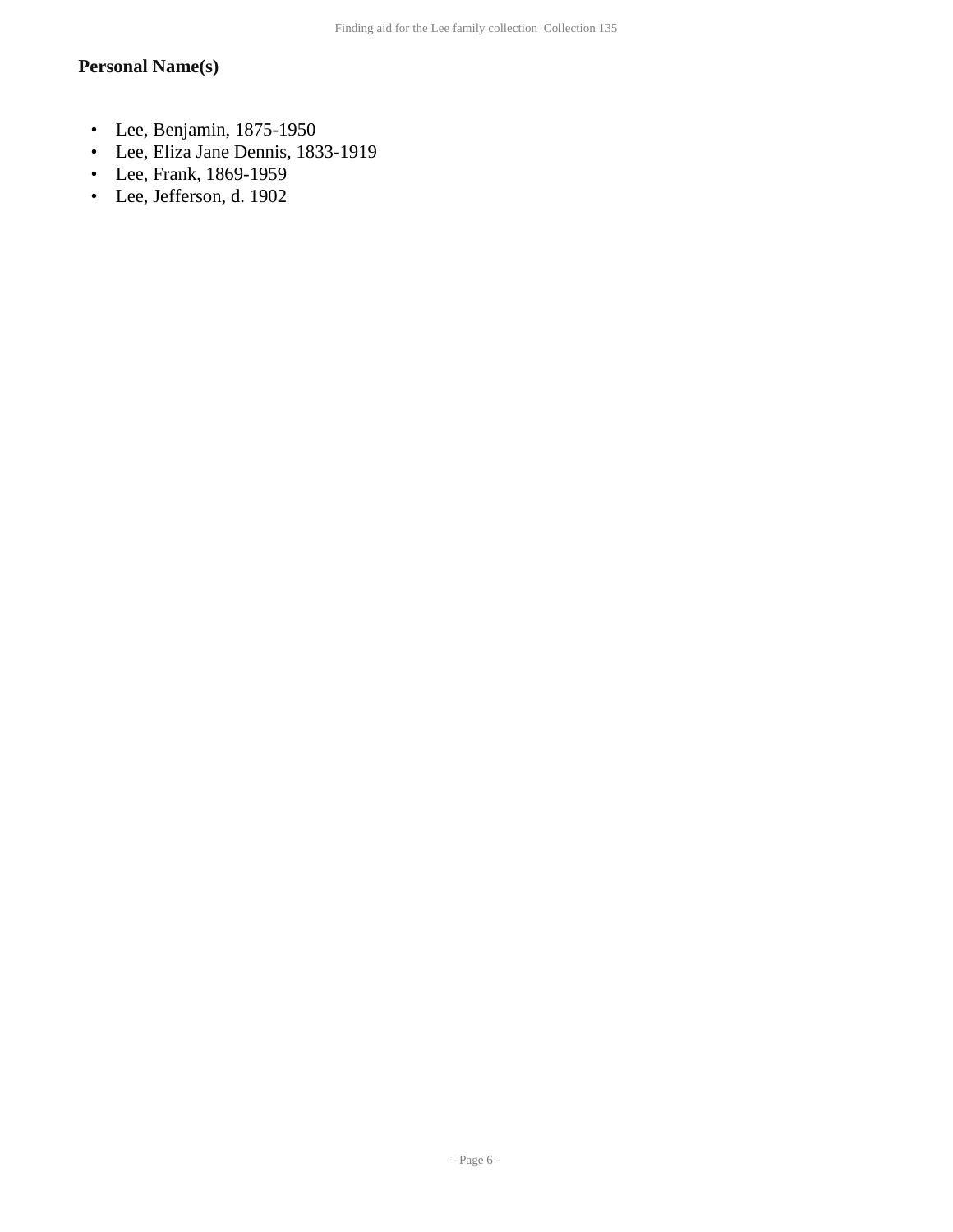# <span id="page-6-0"></span>**Collection Inventory**

#### <span id="page-6-1"></span>**Series I. Papers.**

#### **Scope and Contents note**

The papers are primarily those helpful for genealogy including birth, obituary, and family history information.

|                                        | <b>Box</b>   | Folder         |
|----------------------------------------|--------------|----------------|
| Cushing Genealogy, 1960s.              | $\mathbf{1}$ | $\mathbf{1}$   |
| Ben H. Lee personal papers, 1900-1922. | $\mathbf{1}$ | $\overline{2}$ |
| Ben H. Lee Jr. baby memories, 1902.    | $\mathbf{1}$ | 3              |
| Edna Lee personal papers, 1942-1965.   | $\mathbf{1}$ | $\overline{4}$ |
| Lee Family History, 1892-1974.         | $\mathbf{1}$ | 5              |
| Birth Announcements, 1894.             | $\mathbf{1}$ | 6              |
| Marriage Certificates, 1856-1922.      | $\mathbf{1}$ | 7              |
| Obituaries, 1901-1972.                 | $\mathbf{1}$ | 8              |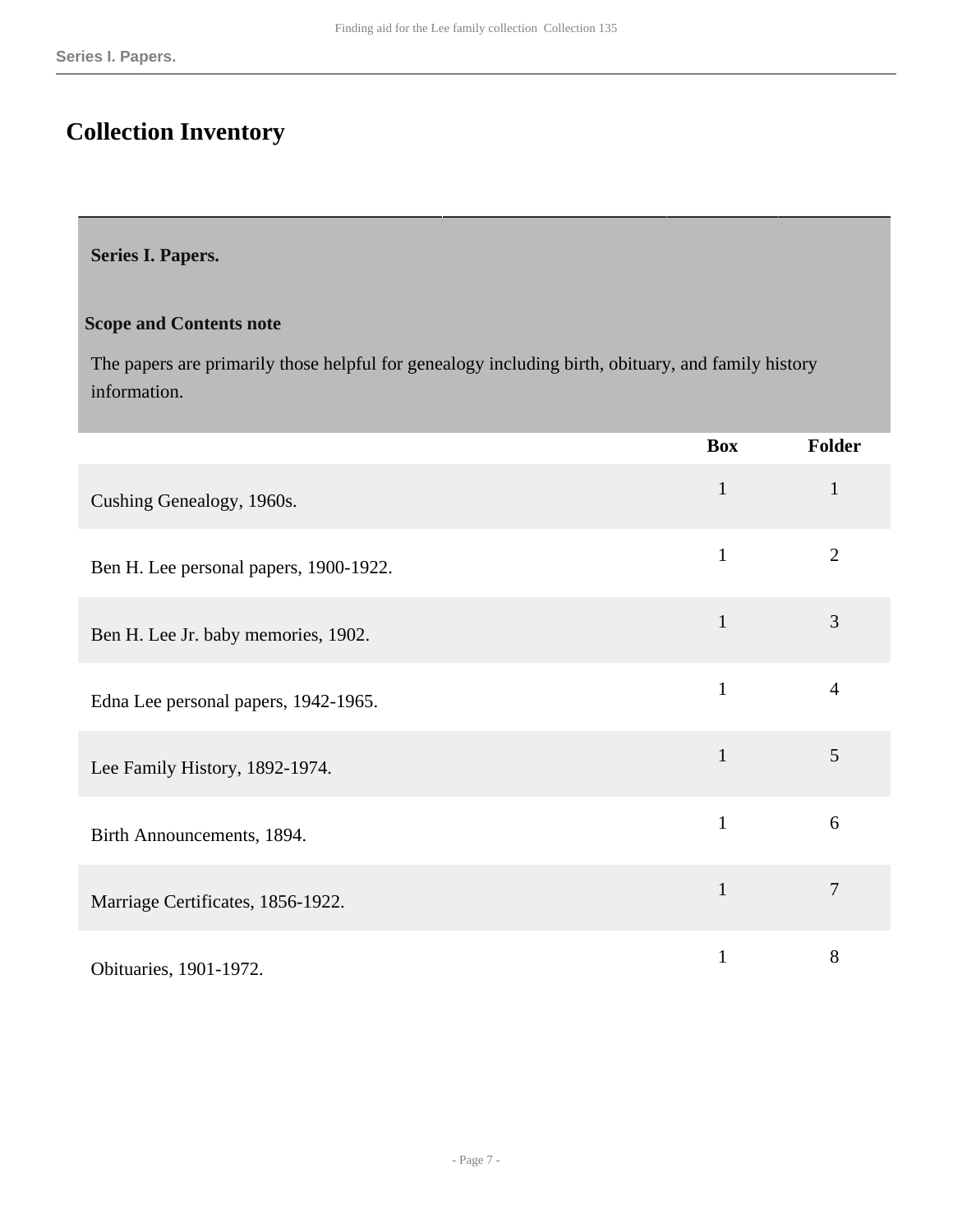| Obituary, Brown, Ruth Lee. 1944.            |              | 9  |
|---------------------------------------------|--------------|----|
| Obituary, Lee, Frank. 1959.                 | 1            | 10 |
| Announcements and Invitations, 1891-1989.   | $\mathbf 1$  | 11 |
| Commencement Exercises Programs, 1916-1924. | $\mathbf{1}$ | 12 |
| Dedication of Congregational Church, 1911.  | 1            | 13 |
| Misc. 1903-1914.                            |              | 14 |

#### <span id="page-7-0"></span>**Series II. Correspondence**

#### **Scope and Contents note**

Included are letters from various generations of family members from as early as 1866 and as late as 1968.

|                                         | <b>Box</b>     | <b>Folder</b> |
|-----------------------------------------|----------------|---------------|
| Ben Almy letters, 1907-1911.            | $\overline{2}$ |               |
| Brown, Margery (nee Lee). letters, n.d. | 2              | 2             |
| Brown, Ruth. letters, 1911-1916.        | 2              | 3             |
| Lee, Ben H. letters, 1881-1928, n.d.    | $\overline{2}$ | $4-6$         |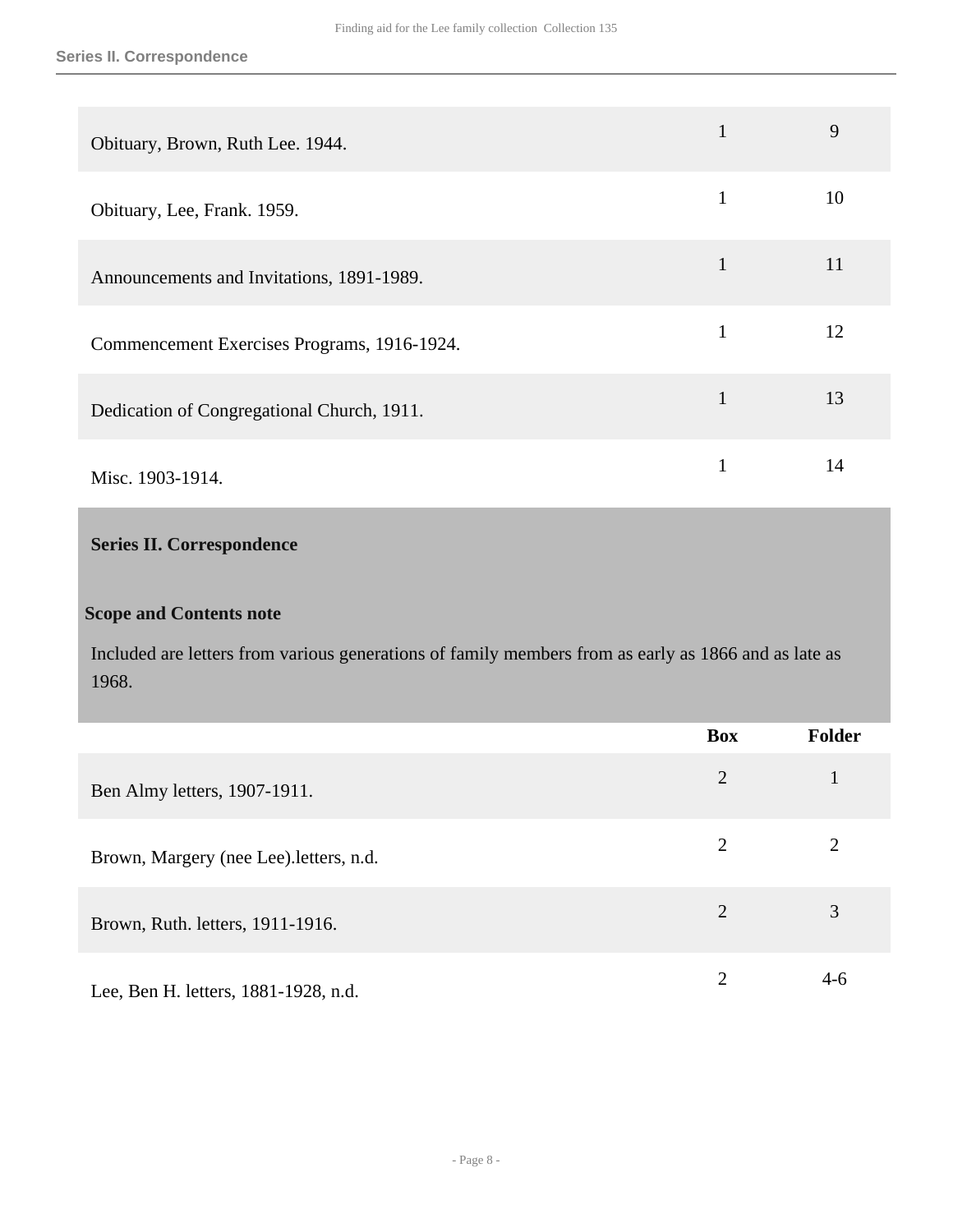| Lee, Ben H. Jr. letters, 1920-1968.         | $\overline{2}$ |    |
|---------------------------------------------|----------------|----|
| Lee, Edna. letters, 1906-1952.              | $\overline{2}$ | 8  |
| Lee, Eliza Jane Dennis. letters, 1908-1910. | $\overline{2}$ | 9  |
| Lee, Francis Slayton. letters, 1866-1870.   | $\overline{2}$ | 10 |
| Lee, Frank and Myrtle. letters, 1883-1950.  | $\overline{2}$ | 11 |
| Letters, misc. 1895-1908.                   | 2              | 12 |

### <span id="page-8-0"></span>**Series III. Newspaper Clippings**

#### **Scope and Contents note**

The clippings appear to be those documenting family events, rather than general Western Michigan history.

|                                                              | <b>Box</b>                  | <b>Folder</b> |
|--------------------------------------------------------------|-----------------------------|---------------|
| Brown, Margery (nee Lee). newspaper clippings, ca.1940-1955. | $\overline{2}$              | 13            |
| Brown, Margery. newspaper clippings, ca. 1940-1955.          | $\mathcal{D}_{\cdot}$       | 14            |
| Cushing Family. newspaper clippings, n.d.                    | 2                           | 15            |
| French Family, newspaper clippings, n.d.                     | $\mathcal{D}_{\mathcal{A}}$ | 16            |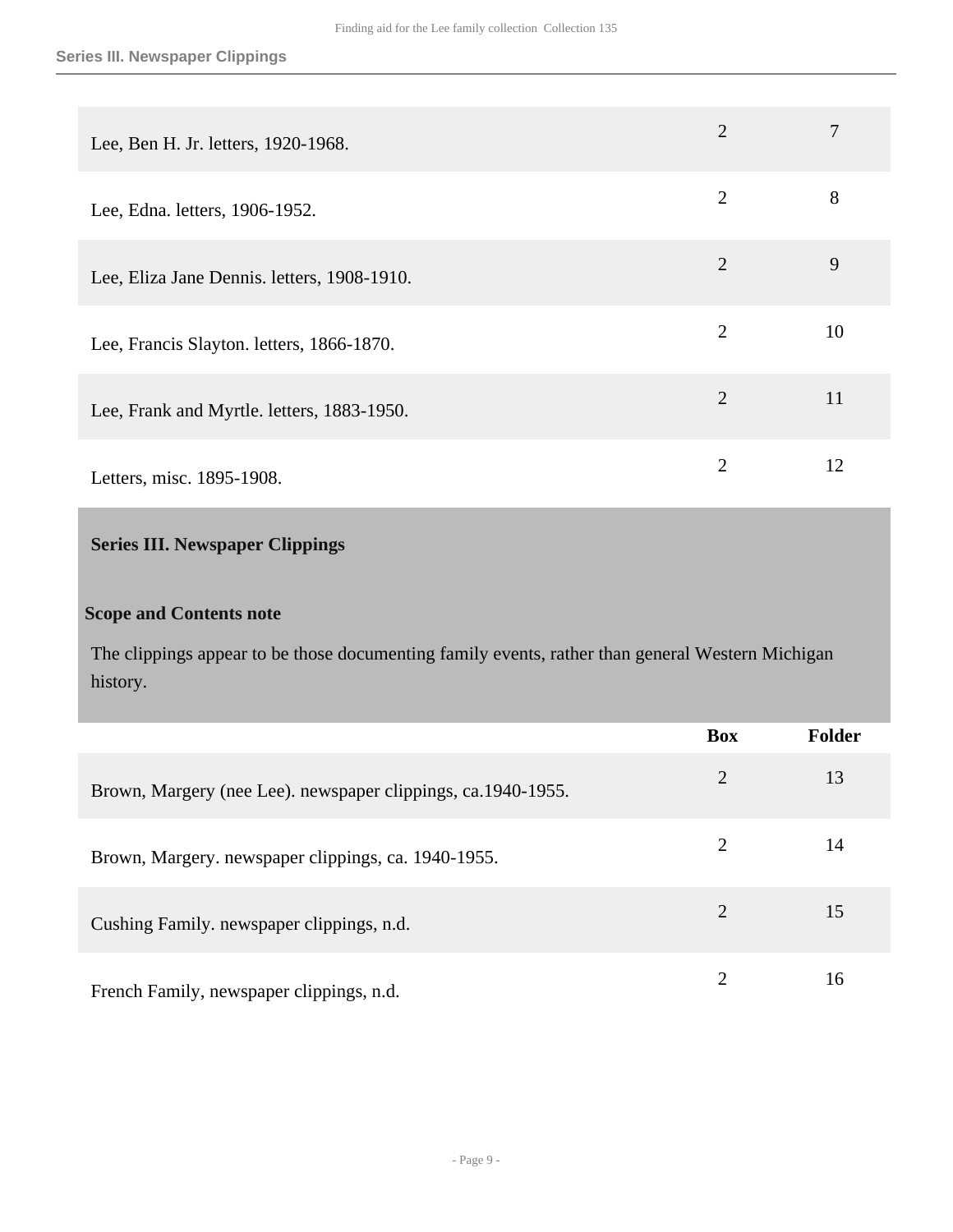| Lee, Ben H. newspaper clippings, 1915.                      | 2              | 17 |
|-------------------------------------------------------------|----------------|----|
| Lee, Ben H. Jr. newspaper clippings, 1955-1965.             | $\overline{2}$ | 18 |
| Slayton-Lee marriage. newspaper clippings, 1895.            | $\overline{2}$ | 19 |
| Misc. newspaper clippings, (people) 1908-1980.              | $\overline{2}$ | 20 |
| Houses. newspaper clippings, ca. 1972.                      | $\overline{2}$ | 21 |
| Marriages and Anniversaries. newspaper clippings, ca, 1954. | $\overline{2}$ | 22 |
| Misc. newspaper clippings, 1924-1953.                       | $\overline{2}$ | 23 |
| <b>Series IV. Ephemera</b>                                  |                |    |

#### <span id="page-9-0"></span>**Scope and Contents note**

Ephemera includes primarily diplomas and certificates, several of which are oversized.

|                                                                                                 | <b>Box</b>            | <b>Folder</b> |
|-------------------------------------------------------------------------------------------------|-----------------------|---------------|
| U. of Mich. Dental Dept. 1892, Grad. Class listing and invitation,<br>including Ben Hubbard Lee | 2                     | 24            |
| Lee, Ben H. Jr. diploma, 1916.                                                                  | 2                     | 25            |
| Lee, Ruth. Diploma, Middleville H.S. 1914.                                                      | $\mathcal{D}_{\cdot}$ | 26            |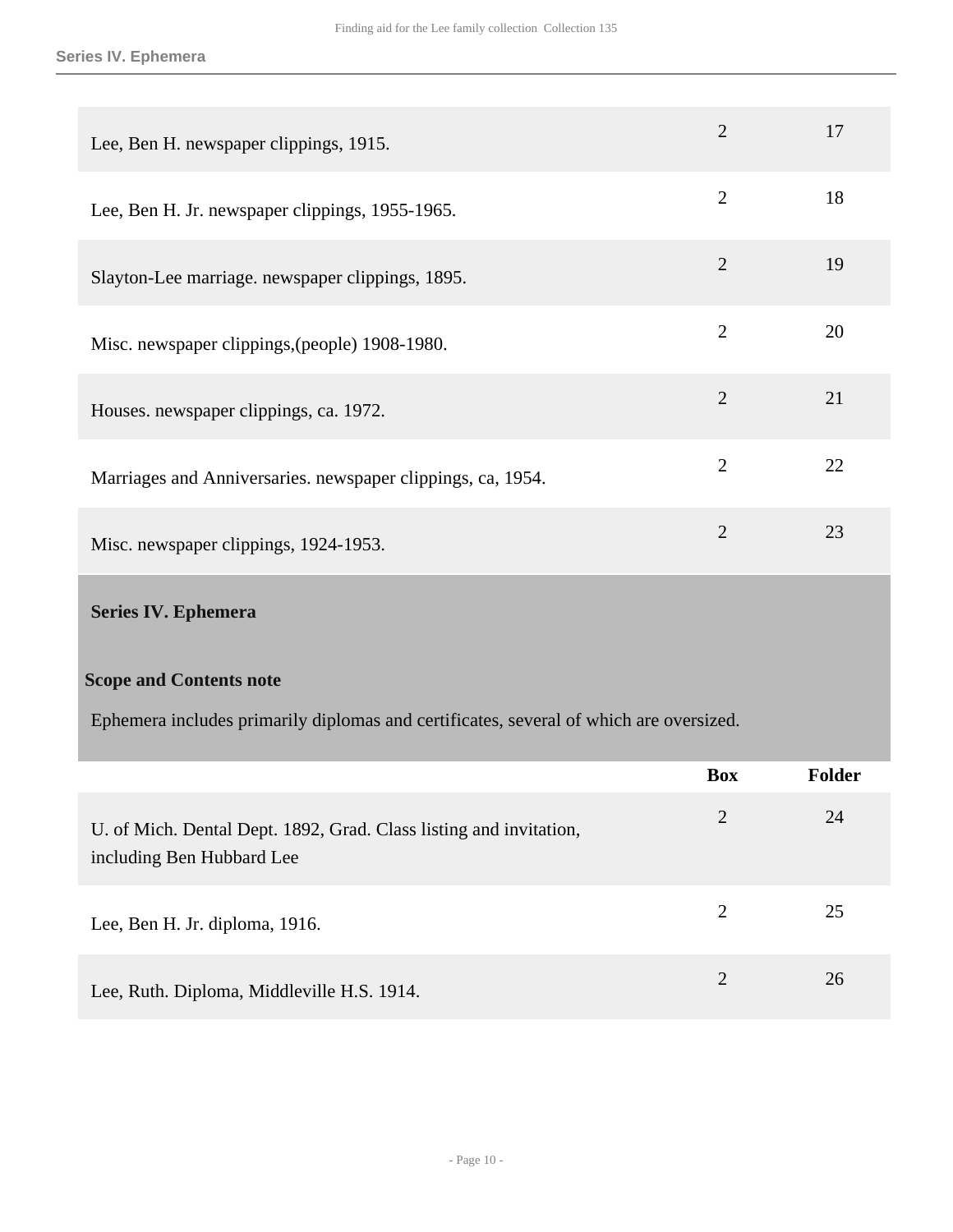| Inventions-Ben H. Lee                               | 8              | 13             |
|-----------------------------------------------------|----------------|----------------|
| Inventions-Ben H. Lee                               | $8\,$          | 14             |
| Book, Sons of the American Revolution Roster, 1975. | $8\,$          | 15             |
| <b>Oversized Print Box</b>                          |                |                |
|                                                     | <b>Box</b>     | Folder         |
| LIFE magazine, 1946.                                | $\mathfrak{Z}$ | $\mathbf 1$    |
| Slayton, Francis S.                                 | 3              | $\overline{2}$ |
| Lee, Ben H. certificate, 1912.                      | $\overline{3}$ | 3              |
| Lee, Edna. diploma, 1913.                           | 3              | $\overline{4}$ |
| Lee, Edna. certificate, 1913.                       | 3              | 5              |
| Lee, Edna. diploma, 1924.                           | 3              | $\sqrt{6}$     |
| Lee, Ruth. diploma, 1910.                           | 3              | $\tau$         |
| Lee, Ruth. certificate, 1910.                       | 3              | $8\,$          |
| Lee, Ruth. certificate, 1915.                       | $\overline{3}$ | $\overline{9}$ |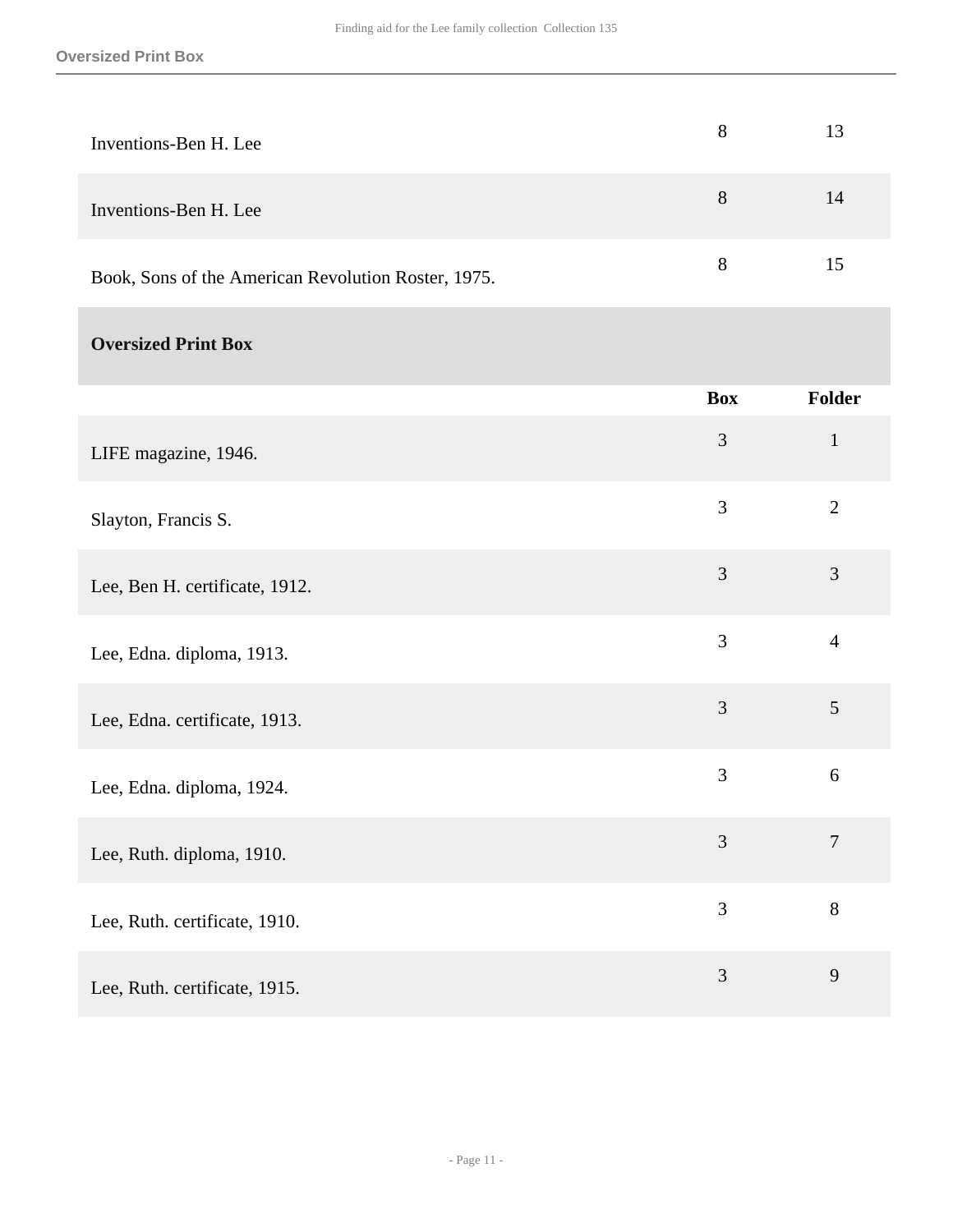3 oversized folders (6, 13 and 15) which are part of the Lee Collection are housed in Coll. 216, the GRPL Ephemera Collection, along with other oversized certificates. Lee, Ben H. Jr., GR Central diploma, 1920. Lee, Ruth. Indianapolis Conservatory of Music, diploma, 1915. Lee, Ruth. GR Junior College, music, degree, 1916.

#### <span id="page-11-0"></span>**Series V. Photographs**

#### **Scope and Contents note**

Included in this series are individual photographs and photograph albums. Some negatives are also found, but have not yet been matched to the images. Note that the processor has placed the figure for the number of items after the folder number, instead of at the usual location at the end of the folder description.

Photographs include images of people both individuals and in groups, with some unidentified. Also included are images of buildings, events, and places. There are several images of Middleville, Michigan, and travel photographs from other U.S. States. One album documents Ann Arbor (Michigan) High School. Some of the albums may contain other scrapbooks type ephemera.

#### **People**

|                          | <b>Box</b>     | <b>Folder</b> |
|--------------------------|----------------|---------------|
| Brown, Margery (nee Lee) | $\overline{4}$ | 1(31)         |
| Brown, Ruth (nee Lee)    | $\overline{4}$ | 2(12)         |
| Brown, Ruth (nee Lee)    | $\overline{4}$ | 3(19)         |
| Brown, Wallace C.        | 4              | 4(2)          |

216 5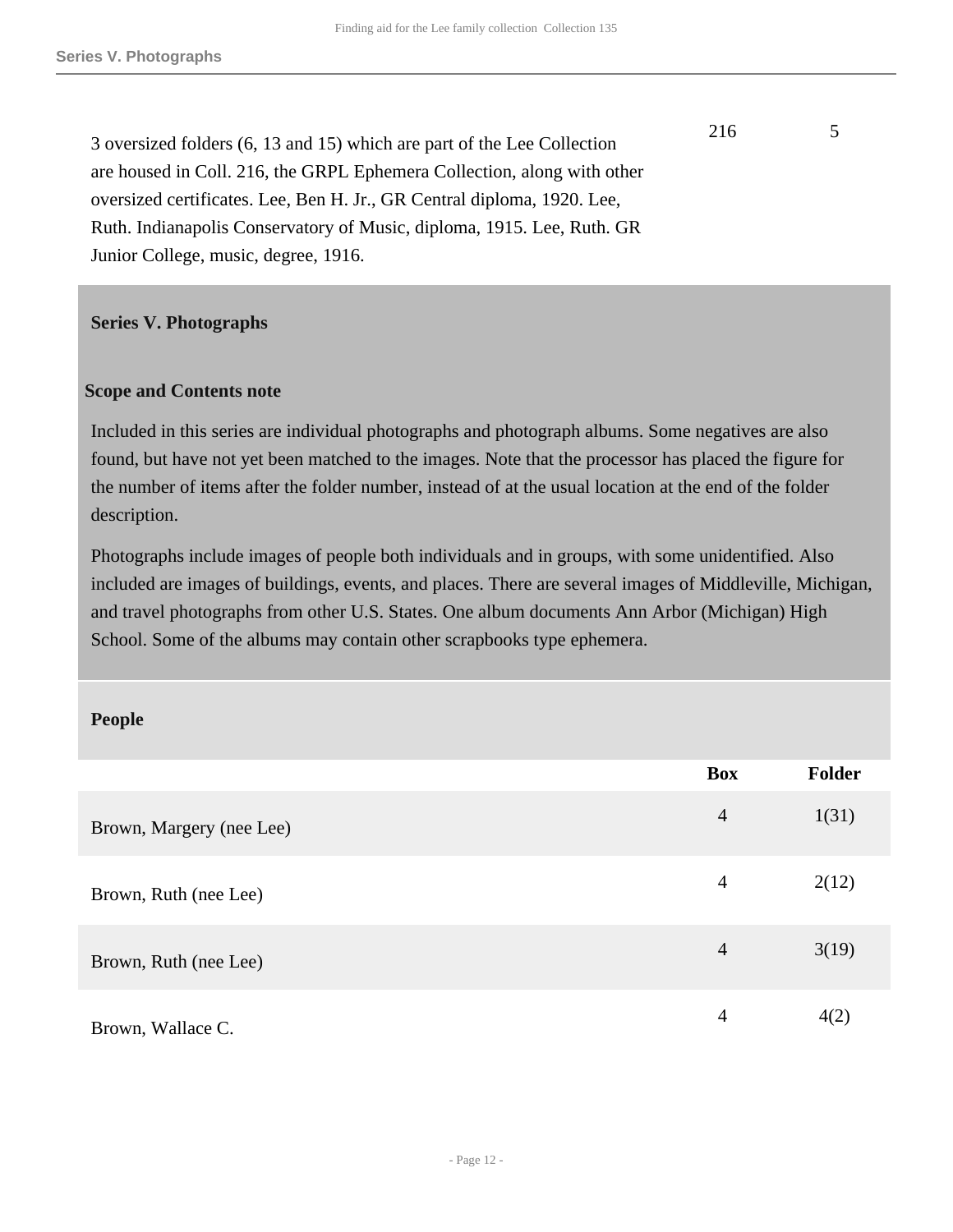| Cushing, Laverne.         | $\overline{4}$  | 5(1)   |
|---------------------------|-----------------|--------|
| Lee, Ben Hubbard.         | $\overline{4}$  | 6(8)   |
| Lee, Ben Hubbard Jr.      | $\overline{4}$  | 7(21)  |
| Lee, David.               | $\overline{4}$  | 8(5)   |
| Lee, Edna M.              | $\overline{4}$  | 9(10)  |
| Lee, Francis Slayton.     | $\overline{4}$  | 10(12) |
| Lee, Frank.               | $\overline{4}$  | 11(18) |
| Lee, Jefferson.           | $\overline{4}$  | 12(7)  |
| Lee, Loyce (nee Cushing). | $\overline{4}$  | 13(2)  |
| Brondstetter, Family.     | 5               | 1(8)   |
| French, Family.           | $5\overline{)}$ | 2(2)   |
| Gardner, Family.          | 5               | 3(1)   |
| Hiller, Family.           | 5               | 4(12)  |
| Hodge, Family.            | $\mathfrak{S}$  | 5(6)   |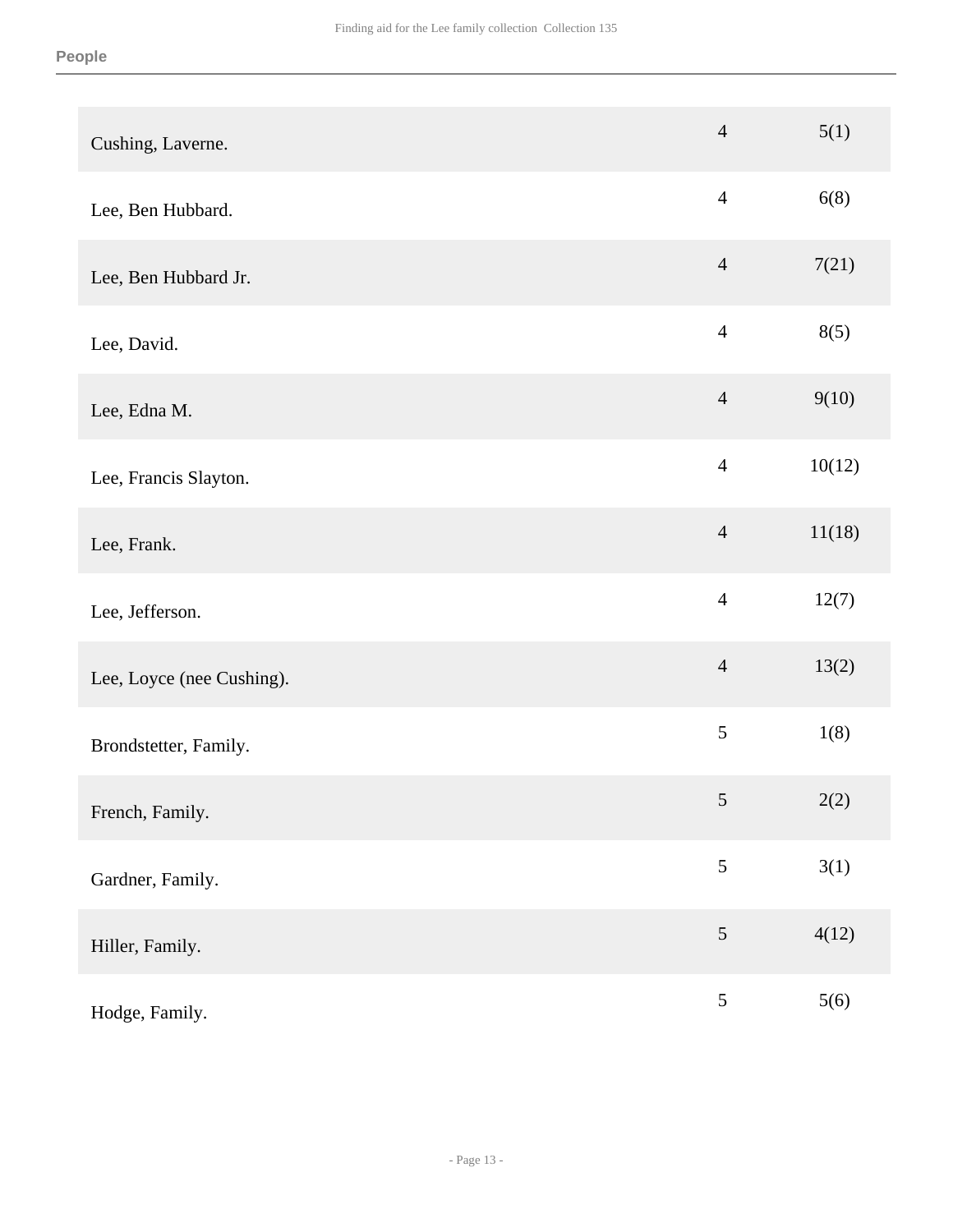| Lee, Ben H. Jr. and Loyce C.                     | 5              | 6(11)  |
|--------------------------------------------------|----------------|--------|
| Lee, Ben H., Francis S., Margery, and Ben H. Jr. | $\mathfrak{S}$ | 7(23)  |
| Lee, Extended Family.                            | 5              | 8(18)  |
| Lee, Family, Group photos.                       | $\mathfrak{S}$ | 9(6)   |
| Lee, Frank, Myrtle, Ruth, Edna and Eliza Jane.   | $\mathfrak{S}$ | 10(12) |
| Lee, Frank, Myrtle, Ruth, and Edna.              | $\mathfrak{S}$ | 11(7)  |
| Quinlan, Family.                                 | $\mathfrak{S}$ | 12(3)  |
| Swift, Family.                                   | 5              | 13(11) |
| Brown, Margery and others.                       | $\mathfrak{S}$ | 14(14) |
| Lee, Ben H. Jr. and others.                      | 5              | 15(7)  |
| Lee, Edna and others.                            | $\mathfrak{S}$ | 16(10) |
| Lee, Frank and others.                           | $\mathfrak{S}$ | 17(1)  |
| Lee, Myrtle (nee Hodge) and others.              | $\mathfrak{S}$ | 18(2)  |
| Lee, Ruth and others.                            | 5              | 19(54) |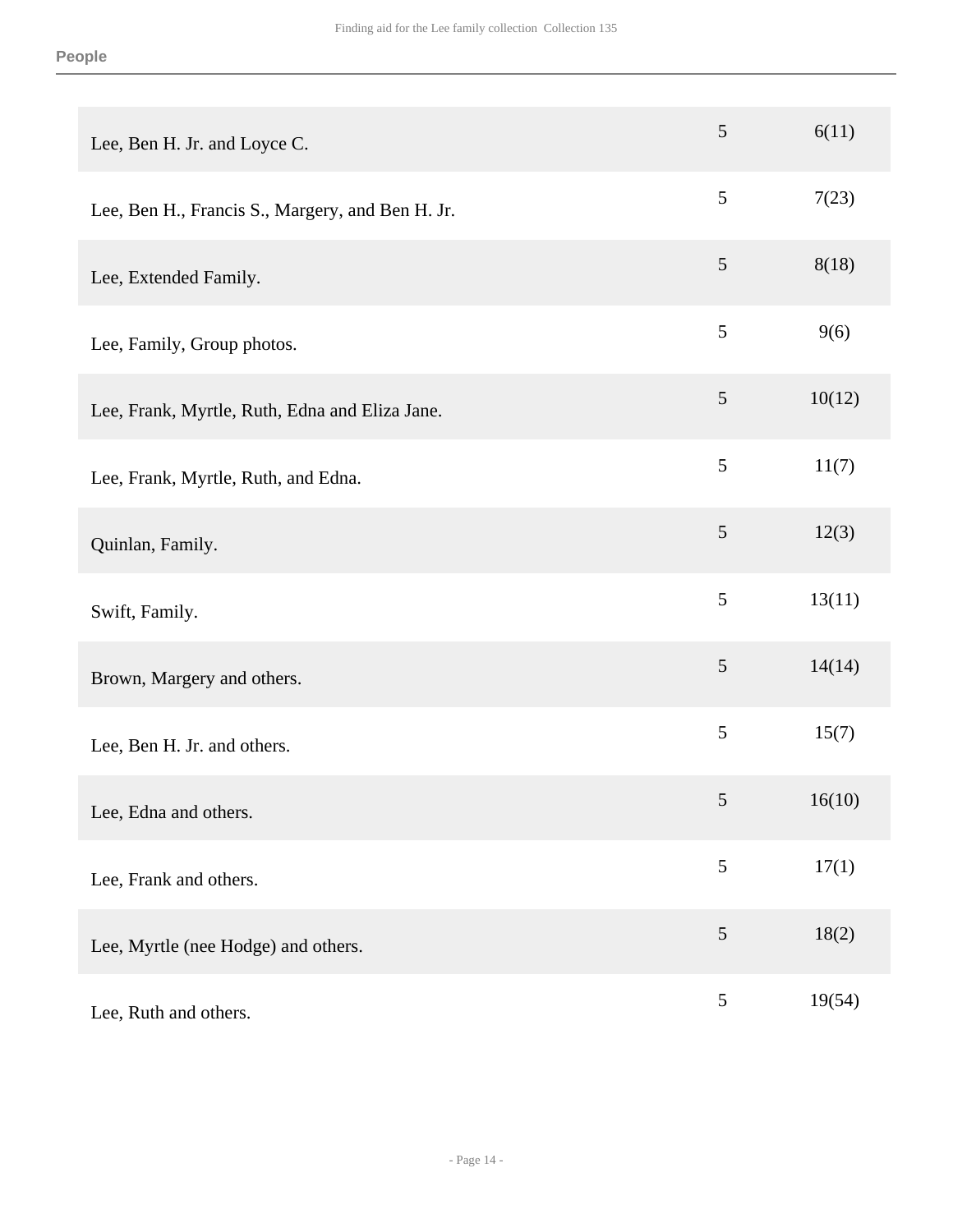| People: Edla Armstron, Attwood family, Margaret Barrell, Nancy Braley,<br>Jennie Biswen, Mary Briggs, Gerald Buss, Mrs. Sam Campbell, Cassidy<br>family, Gordon Cove, Edward C. Corwin, George S. Dennis, Robert<br>Dennis, Ms. Doz.          | 6 | 1(20)  |
|-----------------------------------------------------------------------------------------------------------------------------------------------------------------------------------------------------------------------------------------------|---|--------|
| Jim Faulkner.                                                                                                                                                                                                                                 | 6 | 2(8)   |
| Nora H., Bobbi Hanish, Joe Hannish, Eve Hanley, Etta Hubbard, Rose<br>Hubbard, Emma Kratafel, C, Slayton O'Earson, Harold Otto, Edith Page,<br>Mary Paul, Mrs. Rich, Thomas Salemo, K.P. Schell, Ann Smilk, G.E.<br>Tribby, George A Whinery. | 6 | 3(21)  |
| Unidentified groups                                                                                                                                                                                                                           | 6 | 4(31)  |
| Unidentified groups                                                                                                                                                                                                                           | 6 | 5(31)  |
| Unidentified groups.                                                                                                                                                                                                                          | 6 | 6(24)  |
| Children, Female-unidentified.                                                                                                                                                                                                                | 6 | 7(13)  |
| Children, Male-unidentified.                                                                                                                                                                                                                  | 6 | 8(8)   |
| Children, Groups-unidentified.                                                                                                                                                                                                                | 6 | 9(11)  |
| Men, Unidentified.                                                                                                                                                                                                                            | 6 | 10(24) |
| Women, Unidentified.                                                                                                                                                                                                                          | 6 | 11(43) |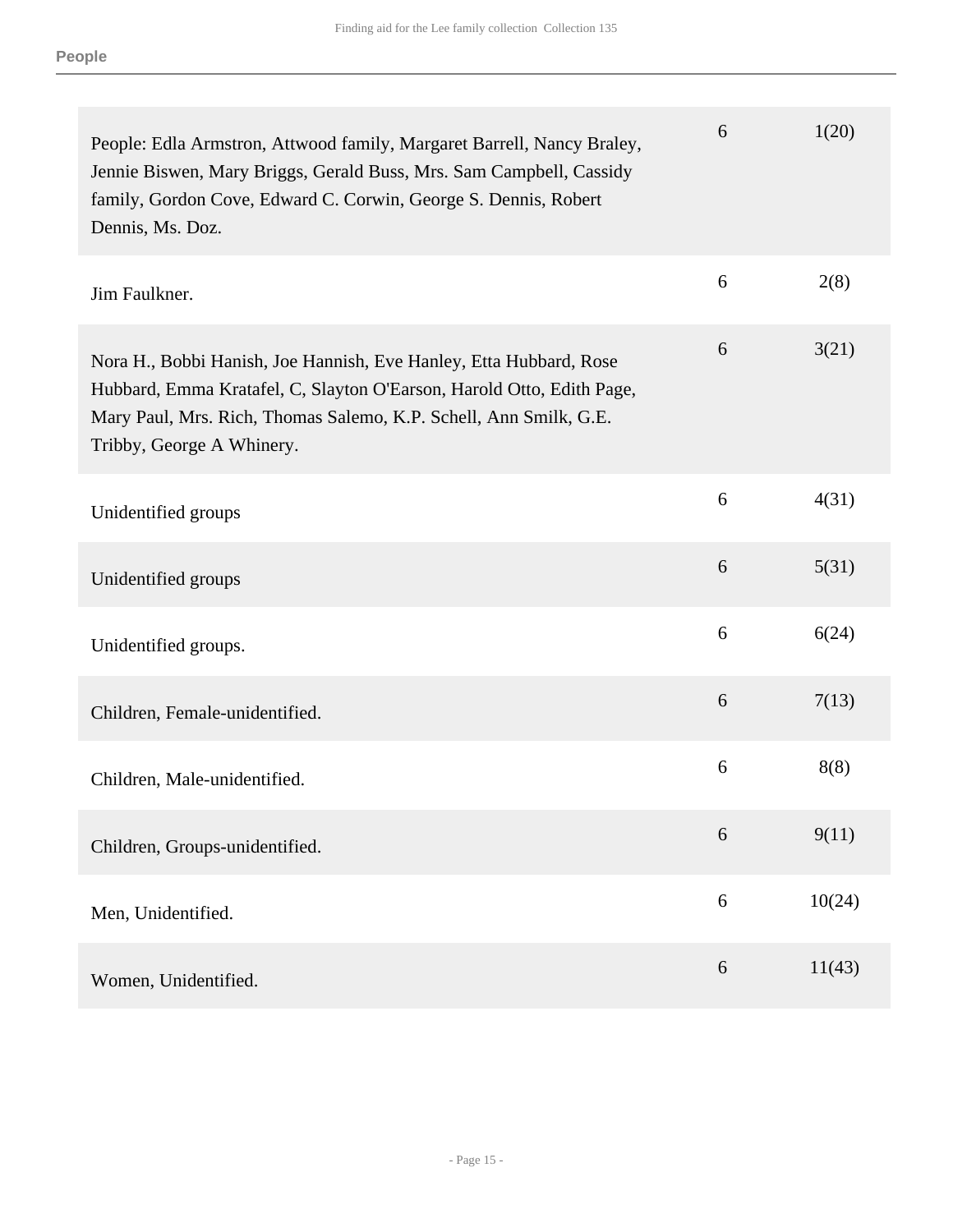| Photographs. Objects, Places or Events. |  |  |
|-----------------------------------------|--|--|
|                                         |  |  |

|                                     |                  | <b>Box</b> |
|-------------------------------------|------------------|------------|
| Photos. Objects, Places and Events. |                  | $\sqrt{6}$ |
| Houses.                             |                  | $\sqrt{6}$ |
|                                     | <b>Box</b>       | Folder     |
| 143 Lafayette NE                    | $\boldsymbol{7}$ | 1(44)      |
| 143 Lafayette NE.                   | $\boldsymbol{7}$ | 2(34)      |
| Lee Farm.                           | $\boldsymbol{7}$ | 3(7)       |
| Miscellaneous.                      | $\boldsymbol{7}$ | 4(4)       |
| Interiors-unidentified.             | $\boldsymbol{7}$ | 5(8)       |
| Unidentified                        | $\boldsymbol{7}$ | 6(24)      |
| Unidentified.                       | $\boldsymbol{7}$ | 7(9)       |
| Landscapes.                         | $\overline{7}$   | 8(12)      |
| Churches.                           | $\boldsymbol{7}$ | 9(5)       |
| <b>Vacations</b>                    |                  |            |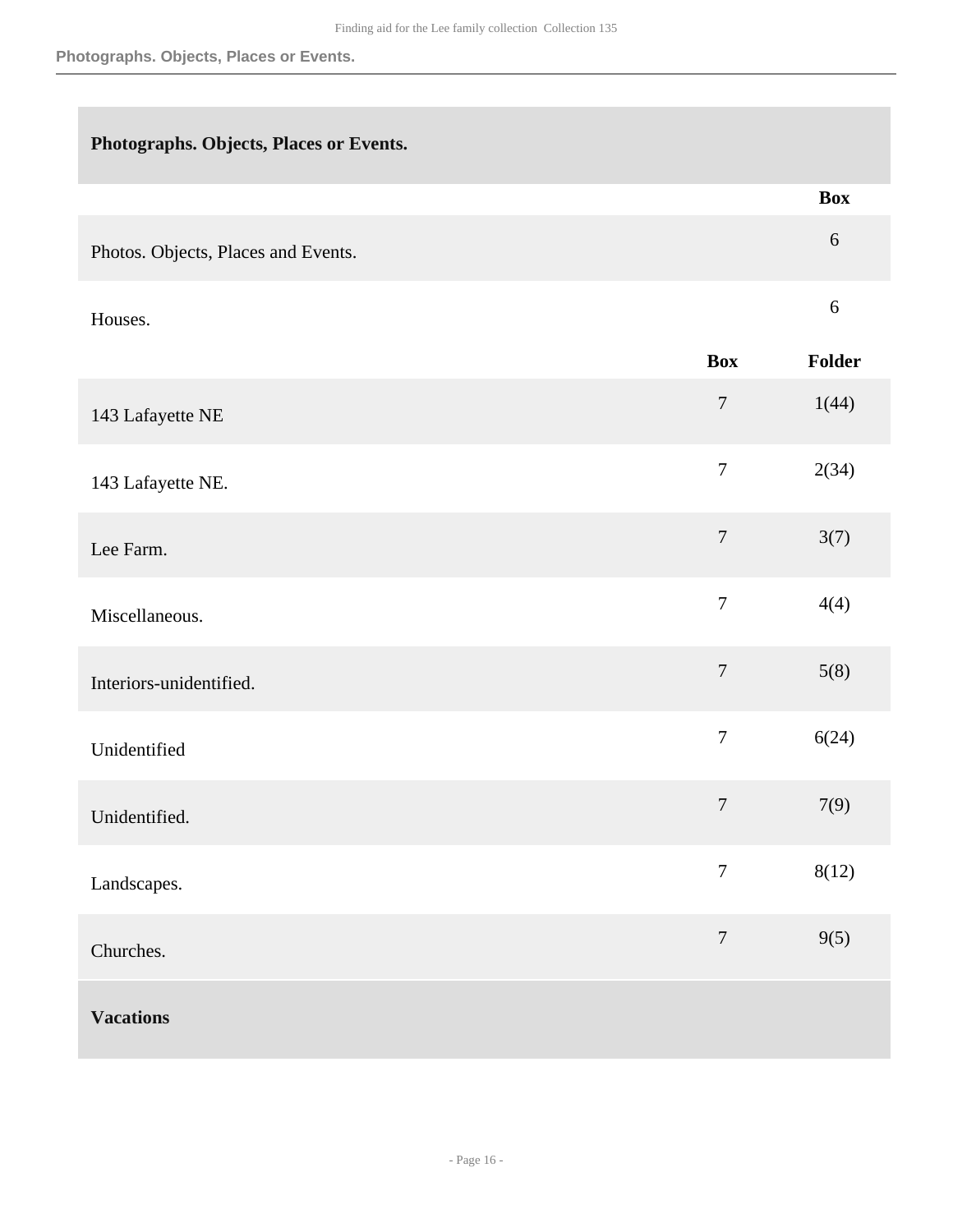|                                        | <b>Box</b>       | <b>Folder</b> |
|----------------------------------------|------------------|---------------|
| California, 1934.                      | $\overline{7}$   | 10(6)         |
| Florida, 1931.                         | $\overline{7}$   | 11(36)        |
| Hunting Trip, n.d.                     | $\tau$           | 12(17)        |
| <b>Travel Postcards.</b>               | $\tau$           | 13(2)         |
| <b>Events</b>                          |                  |               |
|                                        | <b>Box</b>       | <b>Folder</b> |
| Bridge Construction (Middleville).     | $\tau$           | 14(9)         |
| Lee Store Fire (Middleville).          | $\boldsymbol{7}$ | 15(4)         |
| Middleville Parade/Carnival, ca. 1934. | $\overline{7}$   | 16(22)        |
| Road Construction, 1957.               | $\boldsymbol{7}$ | 17(6)         |
| <b>Photos. Places</b>                  |                  |               |
|                                        | <b>Box</b>       | Folder        |
| Lee Grocery Store.                     | $\boldsymbol{7}$ | 18(8)         |
| Middleville, MI.                       | $\boldsymbol{7}$ | 19(14)        |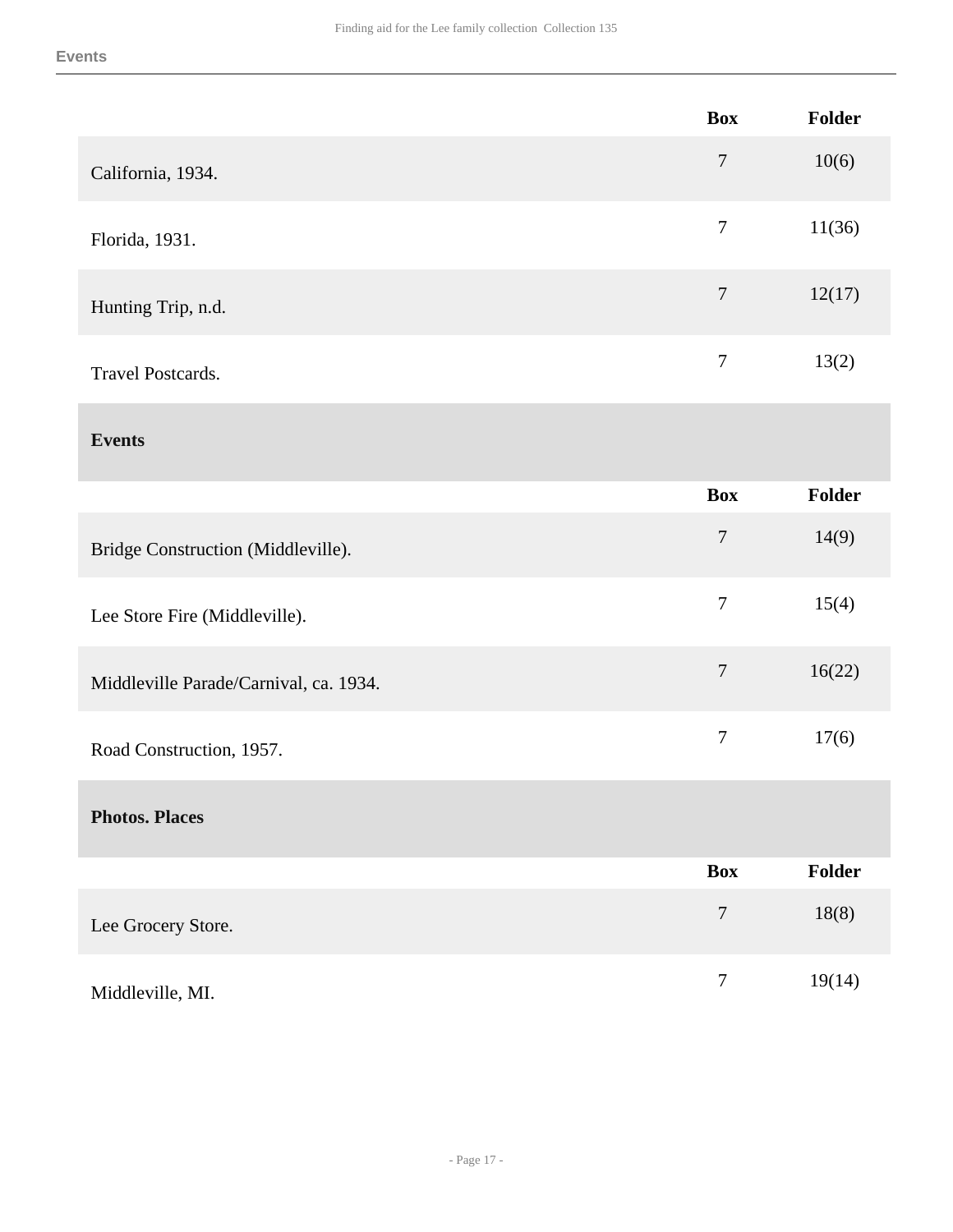| Middleville Dam.                    | $\boldsymbol{7}$ | 20(5)  |
|-------------------------------------|------------------|--------|
| Thornapple River in Middleville.    | $\tau$           | 21(18) |
| Thornapple River (high water).      | $\overline{7}$   | 22(4)  |
| Mt. Hope Cemetery, Middleville, MI. | $\overline{7}$   | 23(10) |
| Gun Lake.                           | $\boldsymbol{7}$ | 24(6)  |
| Spring Lake, MI. 1954.              | $8\,$            | 1(11)  |
| Cleveland, OH.                      | $8\,$            | 2(5)   |
| Edgeley, North Dakota.              | $8\,$            | 3(1)   |
| Chile.                              | $8\,$            | 4(4)   |
| Unidentified.                       | $8\,$            | 5(15)  |
| Photos.                             |                  |        |
|                                     | <b>Box</b>       | Folder |
| Miscellaneous.                      | $8\,$            | 6(13)  |
| Miscellaneous-Cars.                 | $8\,$            | 7(6)   |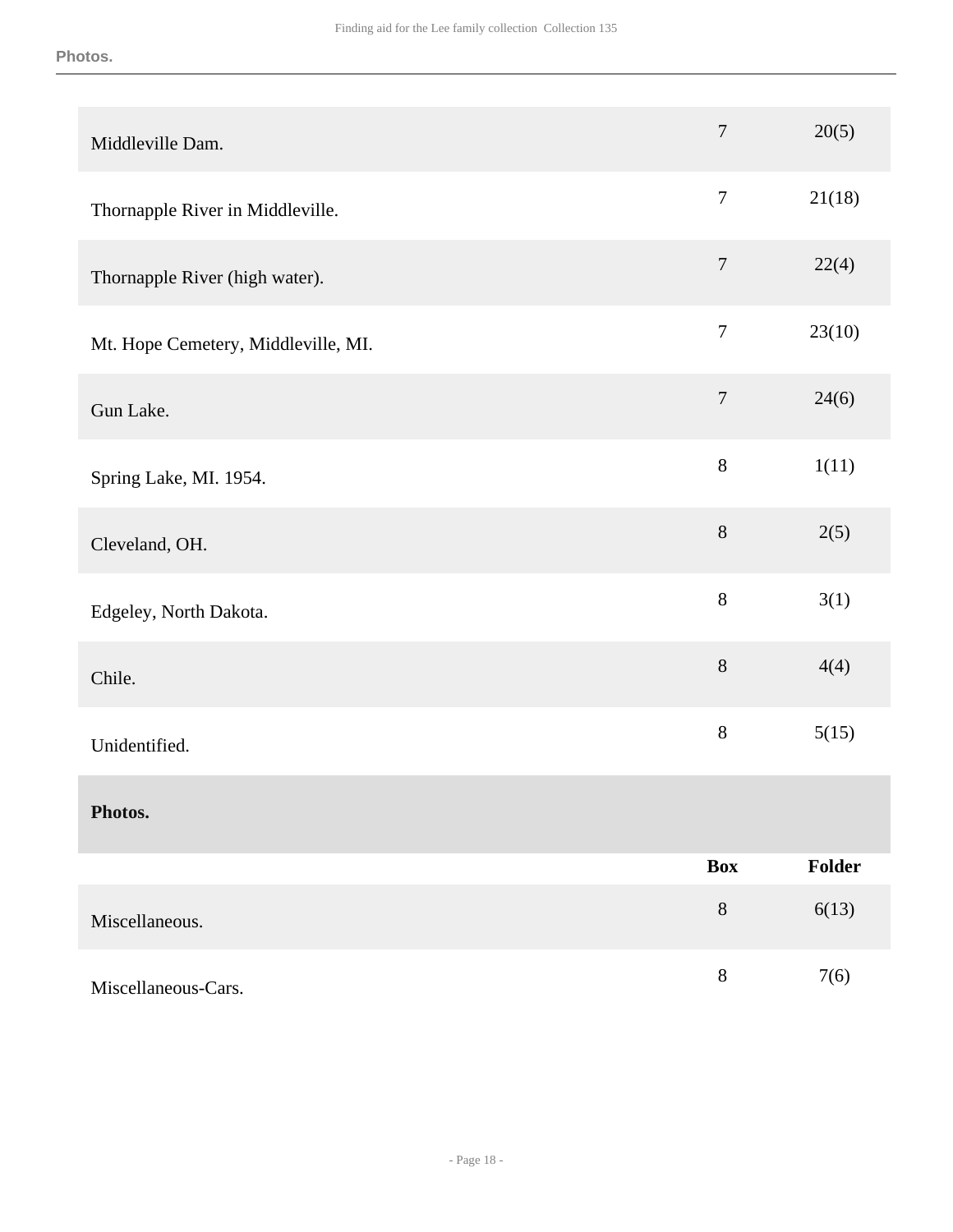| Miscellaneous-Transportation                         | 8          | 8(6)           |
|------------------------------------------------------|------------|----------------|
| <b>Negatives</b>                                     |            |                |
|                                                      | <b>Box</b> | <b>Folder</b>  |
| Negatives-numbered.                                  | 8          | 9(11)          |
| Negatives-unnumbered.                                | $8\,$      | 16(5)          |
| Albums.                                              |            |                |
|                                                      | <b>Box</b> | <b>Folder</b>  |
| Photo Album-Margery Brown                            | 8          | 10(57)         |
| Photo Album-Margery Brown                            | $8\,$      | 11(43)         |
| Photo Album-Margery Brown                            | 8          | 12(45)         |
| <b>Folders of Loose items from the Photo Albums.</b> |            |                |
|                                                      | <b>Box</b> | Folder         |
| Cushing, Loyce- Photo album, ca. 1916                | 9          | 1(33)          |
| Ditto                                                | 9          | 2(23)          |
| Cushing, Loyce- Photo album - Ephemera               | 9          | $\mathfrak{Z}$ |